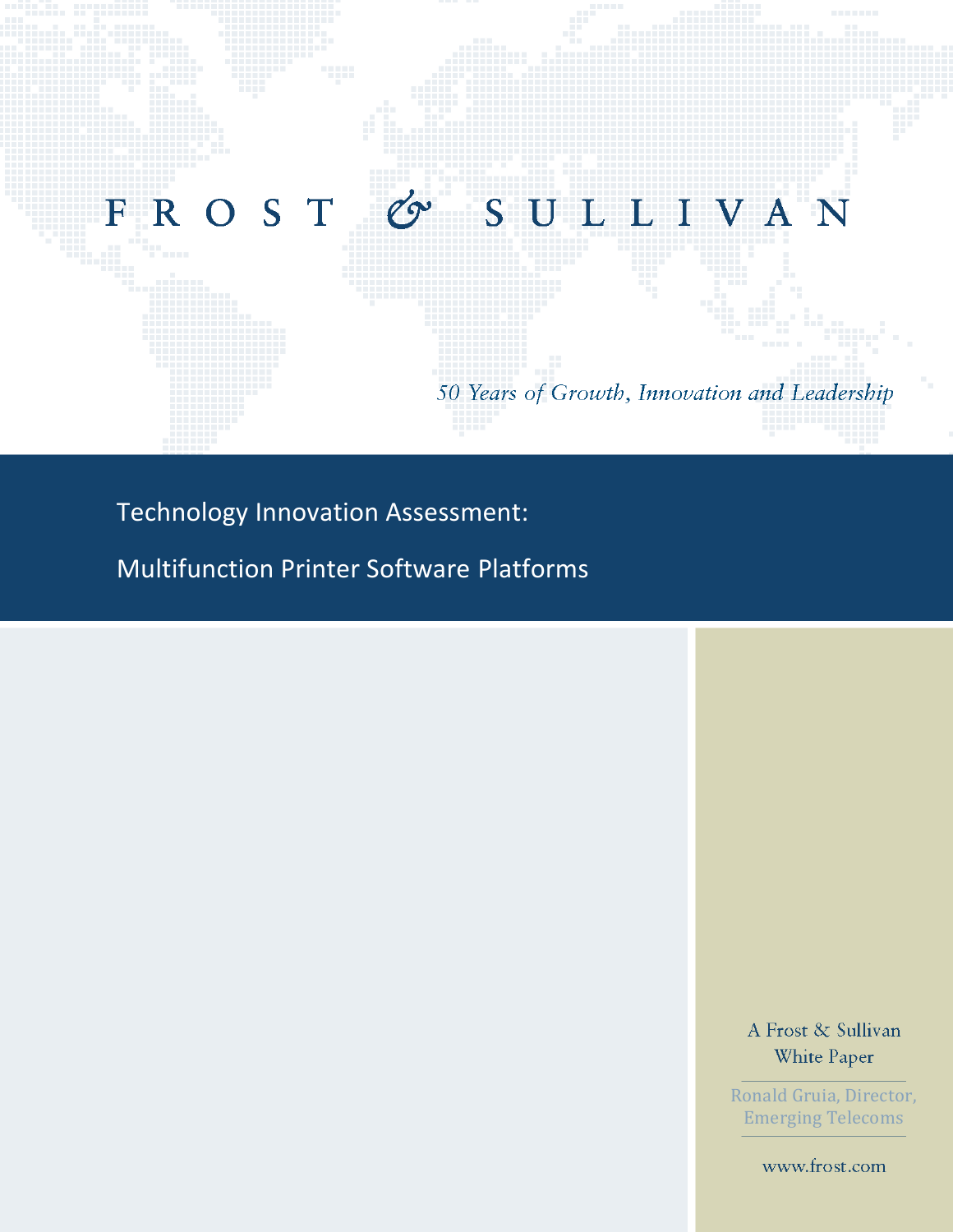# **TABLE OF CONTENTS**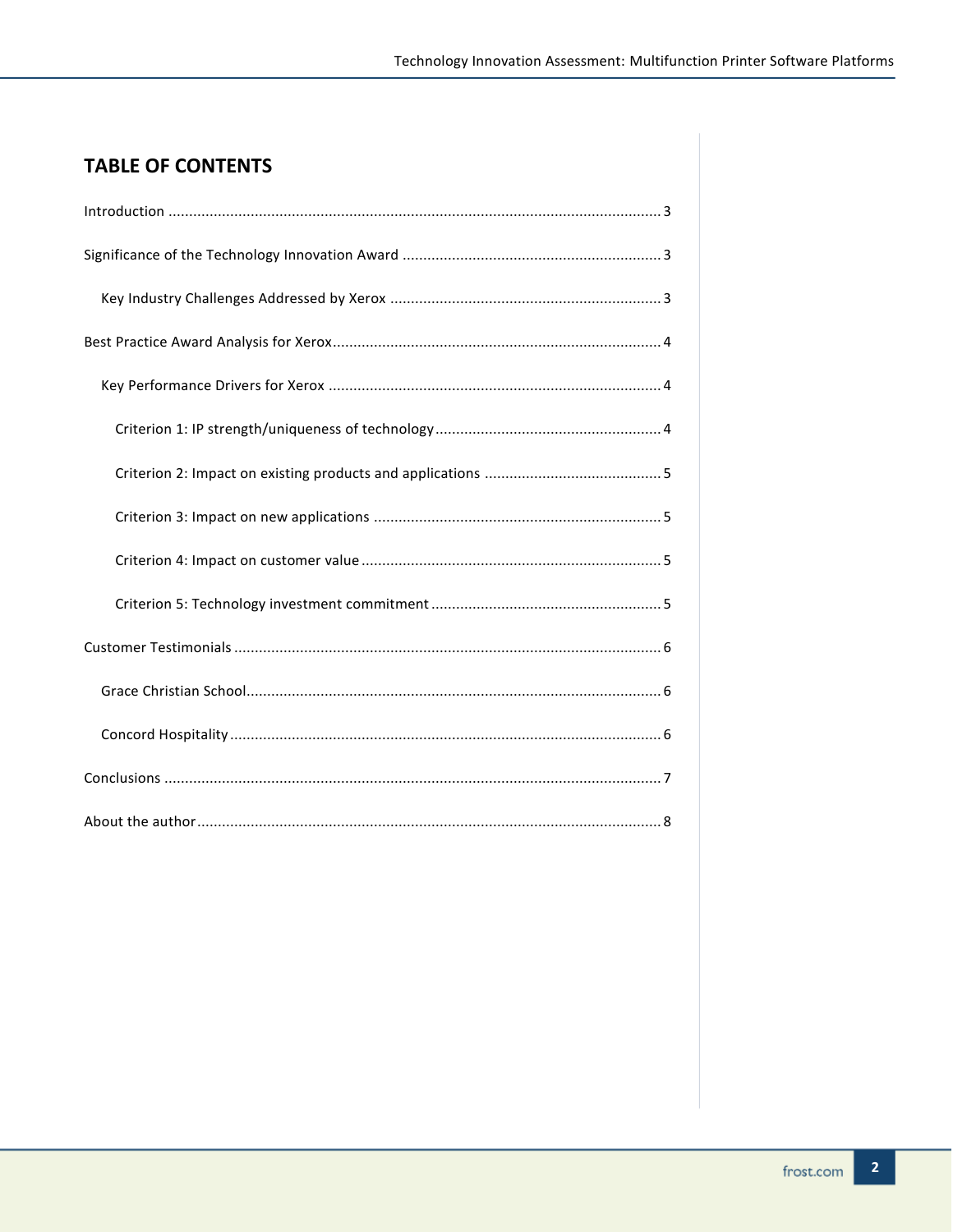## <span id="page-2-0"></span>**INTRODUCTION**

In this Market Leadership Assessment, we will investigate how Xerox is tackling the key challenges in the MultiFunction Printer (MFP) industry, the key metrics utilized by Frost&Sullivan to measure Xerox's MFP software platform against those from its competitors, and conclude with a couple of customer testimonials that provide further insight into Xerox's performance.

## <span id="page-2-1"></span>**SIGNIFICANCE OF THE TECHNOLOGY INNOVATION AWARD**

### <span id="page-2-2"></span>**Key Industry Challenges Addressed by Xerox**

The fast pace of technology development has been one of the most important issues impacting the global printing industry over the past few years. Customers are demanding increased flexibility to scan documents in several formats such as text searchable and single/multi-page PDFs. In addition, they would like to convert documents to various Microsoft Office formats (Excel, PowerPoint, and Word) and to share documents on cloudbased repositories (such as Drop Box, Google Docs, Office 365, and SalesForce.com, among others).

But there is another change taking place in order to address a key customer requirement: workflow optimization. This is part of the all-encompassing goal of improving worker effectiveness, which is also manifesting itself in the enterprise communications space under the mantra of Communication Enabled Business Process (CEBP). In the printing business, there is a similar push to reduce the human latency that exists within a process flow. New innovation in enhancing productivity and efficiency as well as enabling printers to create new products for the customer have empowered many companies to surge ahead of their fierce competitors.

Xerox has leveraged its innovation acumen to develop its next-generation ConnectKey® Technology platform. ConnectKey is the underlying software platform that controls the Xerox line of MultiFunction Printers (MFPs), and represents a very significant step forward in the quest for improving document workflow within an enterprise. IT departments can manage ConnectKey enabled MFP's in a straightforward fashion, making applications more accessible to their enterprises right from the devices' touch screens. In addition, the software platform offers a common user interface across a variety of devices, greatly enhancing their usability.

*"ConnectKey represents a very significant step forward in the quest for improving document workflow within an enterprise."*

*– Ronald Gruia, Director, Frost&Sullivan*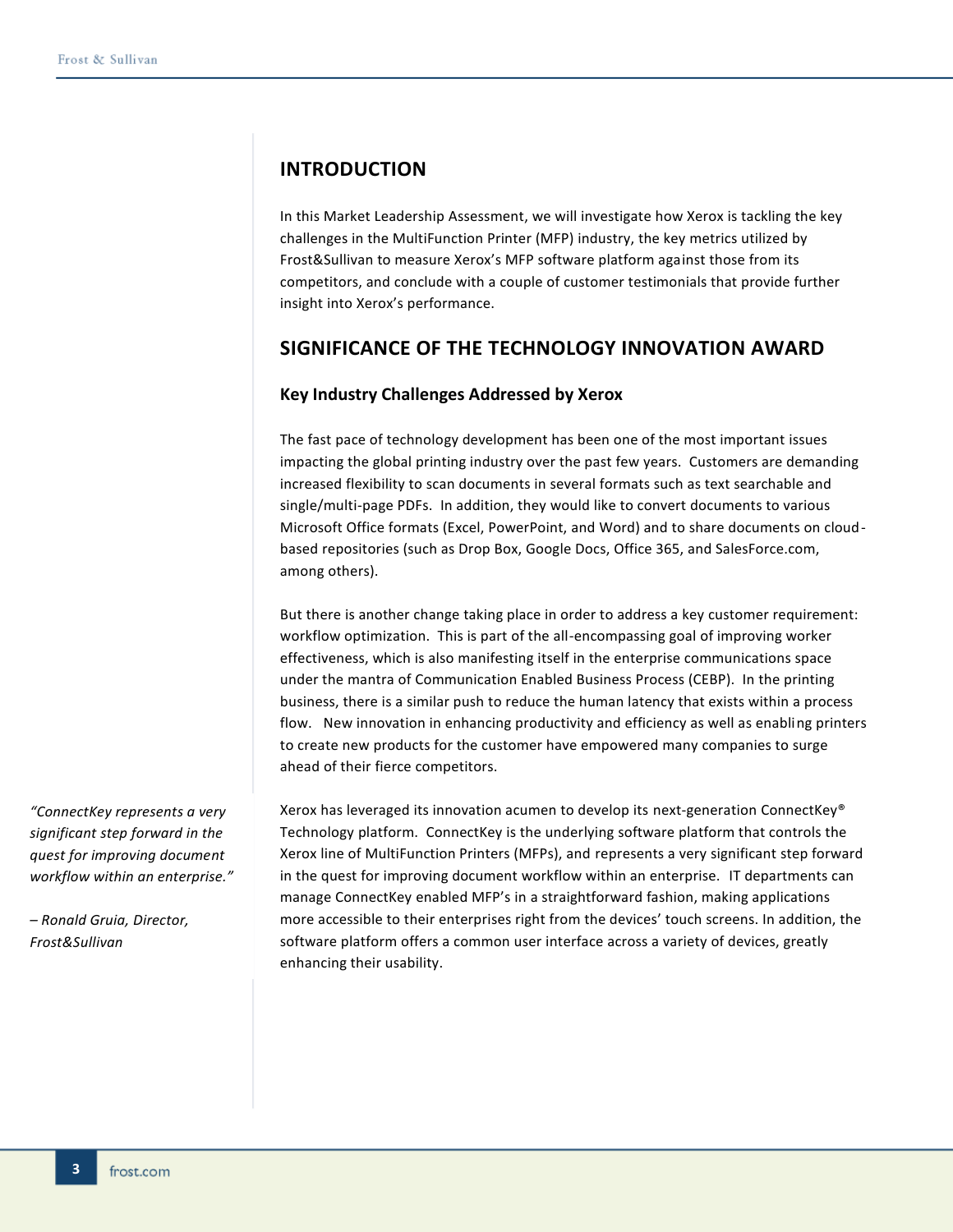ConnectKey also represents a shift in the way Xerox is treating its MFPs, moving away from the old paradigm of hardware offerings towards a new, vertically integrated software platform model. The platform is 80 percent customer driven, with the remaining 20 percent coming from innovation by the Xerox engineering team. Xerox aligned its own processes, in an agile fashion, and is already reaping some good results in a short period of time after the product launch, with ConnectKey enabled MFPs driving significant incremental installs in 2013 versus 2012.

## <span id="page-3-0"></span>**BEST PRACTICE AWARD ANALYSIS FOR XEROX**

For the Technology Innovation Award, the following criteria were used to benchmark Xerox's performance against key competitors:

- Intellectual Property Strength/Uniqueness of Technology
- Impact One Year Existing Products/Applications
- Impact One Year New Products/Applications
- Impact on Customer Value
- Technology Investment Commitment

### <span id="page-3-1"></span>**Key Performance Drivers for Xerox**

#### <span id="page-3-2"></span>Criterion 1: IP strength/uniqueness of technology

ConnectKey is much more than just a next-gen multifunction printer technology – instead, it can be thought of as a software ecosystem that provides the building blocks necessary to allow a multi-function printer to simplify an enterprise's document workflow. The model that Xerox is embracing is similar to Apple's iOS: an underlying OS platform and the applications that go on top of it. ConnectKey enables most of the Xerox MFPs to be platforms enabling third party app developers to write software that would go on top of it.

ConnectKey enabled MFPs can be connected wirelessly, allowing endpoint clients to access them while on the go, without incurring extra network infrastructure costs. Xerox is supporting protocols such as Apple Air Print™ to enable users to easily connect and print from their iOS smartphone or tablets.

In addition, ConnectKey technology features industry-leading security, which has been achieved via partnerships with vendors such as Cisco and McAfee, in order to provide extra layers of security software as well as greater visibility to IT staff. The relationship with Cisco also carries over to the energy management space, where Xerox uses the Cisco EnergyWise solution to lower power consumption in order to help an enterprise achieve its sustainability goals.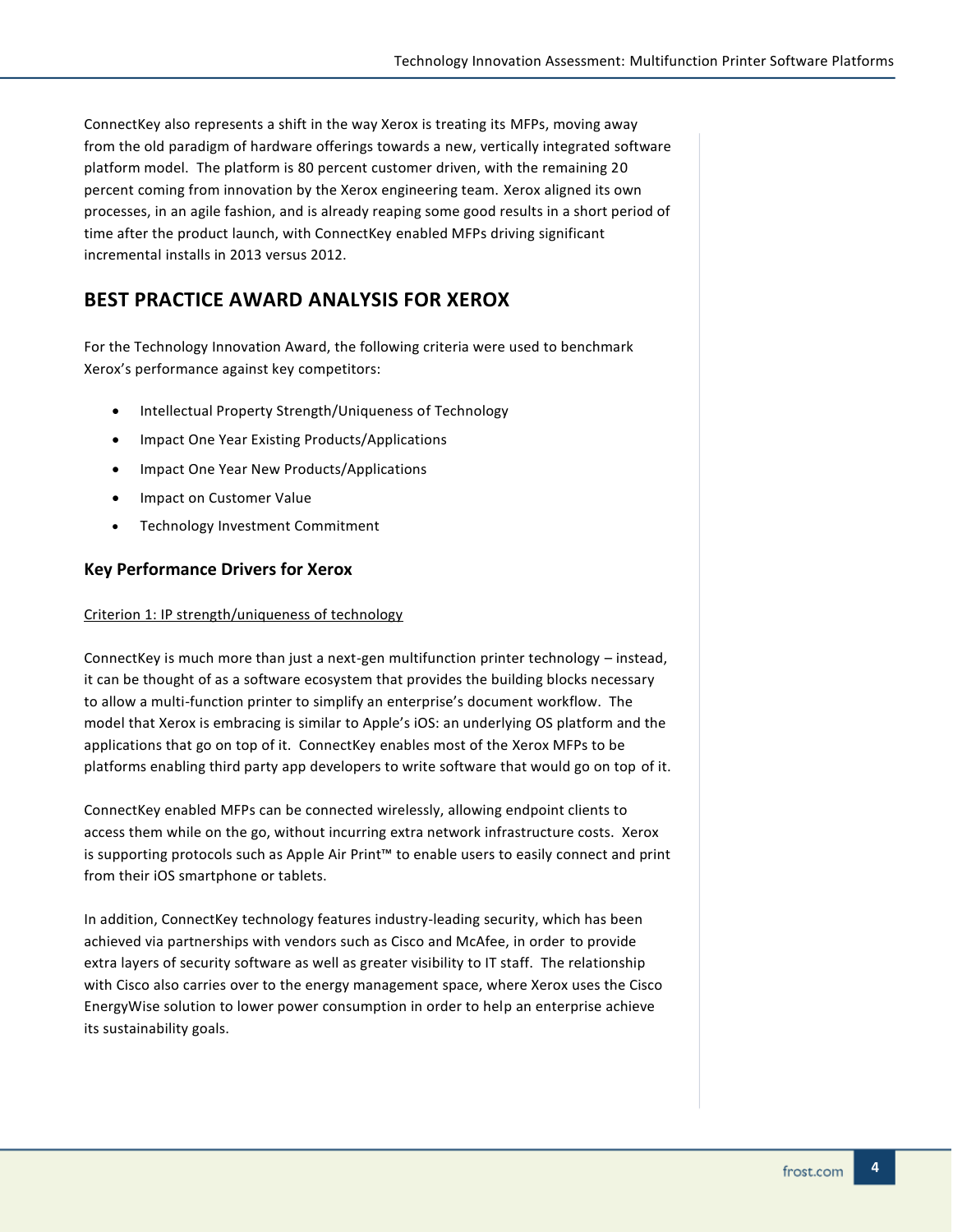Workflow improvement is another key tenet for ConnectKey. Xerox is simplifying customer workflows via tools such as ConnectKey for SharePoint® and Business Process Outsourcing Integration through Xerox Services.

#### <span id="page-4-0"></span>Criterion 2: Impact on existing products and applications

The early feedback on ConnectKey has been extremely positive: ConnectKey enables MFP's on a year-over-year (YoY) basis are driving significant incremental installs (2013 versus 2012). This is impressive considering the product was launched only in February/March of this year.

Customized applications can be empowered by the Xerox® Extensible Interface Platform® (EIP), which now enables the creation of serverless applications to run on ConnectKey enabled MFPs, without the need for additional IT infrastructure. This allows customers to simplify and personalize the usability of their devices with a range of capabilities from support applications to scanning.

#### <span id="page-4-1"></span>Criterion 3: Impact on new applications

Enterprise customers have been already providing Xerox with some powerful accolades, thanks in part to the same common-look-and-feel across different platforms. A lot of innovation for ConnectKey has been achieved via process innovation - Xerox is testing the software across five different MFP platforms stressing the software in different ways.

Xerox has developed APIs that will enable third party app development. One example is an application that allows employees to capture all their invoices from a trip, simplifying the entire expense report process and speeding up the time that it takes for employees to get reimbursed for out-of-pocket expenses incurred while on company business.

#### <span id="page-4-2"></span>Criterion 4: Impact on customer value

In a global survey sponsored by Xerox, 70% of IT managers, business managers, and mobile workers said that optimizing document flow would help them respond faster to market needs, and 62% said it would improve overall revenue. ConnectKey tackles addresses this issue by offering mobile printing and scanning solutions that integrate fully with cloud-based technologies and mobile devices. Consequently, employees can benefit from a superior convenience, increased productivity, and a more cost-effective infrastructure. The ongoing proliferation of smartphones and tablets makes it an imperative for multifunction printing devices to connect with their increasingly mobile workforces. In doing so, these devices can increase employee productivity by allowing connections "on the go", enabling knowledge workers to recover some of their "downtime" (e.g. when they are at an airport lounge, etc.).

<span id="page-4-3"></span>Criterion 5: Technology investment commitment

*"ConnectKey is much more than just a next-gen multi-function printer technology – instead, it can be thought of as a software ecosystem that provides the building blocks necessary to allow a multi-function printer to simplify an enterprise's document workflow."*

*- Ronald Gruia, Director, Frost&Sullivan*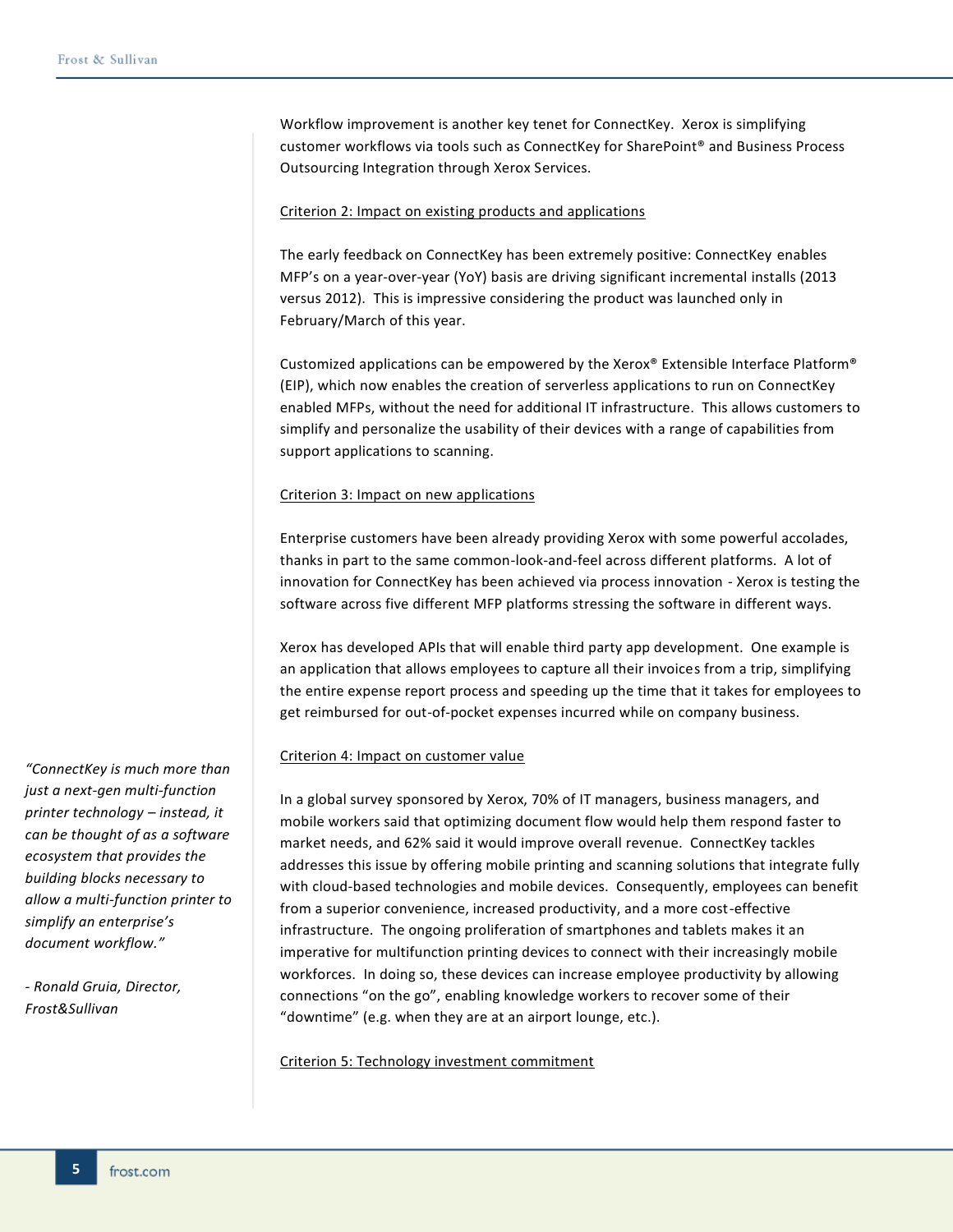Xerox commitment to technology innovation is well known around the world. The company's Palo Alto Research Center (PARC) captures the very essence of innovation, having been the birthplace of so many technologies that have served not only for Xerox but also for other companies including Apple and 3Com, among others. In 2012, the company reported R&D investments of \$655 million, which represents about 3 percent of its revenues.

Xerox maintains monthly targets for submitting invention disclosures and quite a few of those eventually become patents. This also carries over to strategic partners such as HCL, with which Xerox maintains a unique relationship. As a result of an agreement struck between the two companies in 2011, HCL has an annual target for submitting invention disclosures. This is another example of how much Xerox relies on its IPR to go forward.

One further strong indicator of the importance given to technology innovation is the fact that Xerox received 1,215 U.S. patents in 2012, ranking the company as one of the world's top innovators. The 2012 tally includes patents from Xerox and its wholly-owned subsidiaries, including PARC. Xerox's joint venture in Japan (Fuji Xerox Co. Ltd.) obtained 686 U.S. patents in 2012. Combining both, the Xerox group garnered 1,900 U.S. patents, which placed Xerox in the top 10 on the IFI Patent Intelligence list worldwide.

## <span id="page-5-0"></span>**CUSTOMER TESTIMONIALS**

### <span id="page-5-1"></span>**Grace Christian School**

Grace Christian School is a K-12 college prep school located in Rayleigh, NC. Grace Christian is a very progressive school and all of its students from grades 4 through 12 have Mac Books that they use every day in the classroom.

When considering its key copy/printing needs, the school's key criteria include ease of use, security, going green, protecting the environment, and mobile print. All of these requirements are being handled for Grace Christian by Xerox.

With Xerox's solution, teachers can scan documents and load them into their Internet service for students, where they could be accessed by the students' Mac Books, reducing the amount of paper printing required. ConnectKey provides a secure environment, converting the school's documents into digital format, without having to worry about them being hacked into. The mobile print function enables students to send print jobs right from their personal laptops.

In conclusion, ConnectKey addresses the top-of-mind copying/printing/document sharing concerns for the educational vertical.

### <span id="page-5-2"></span>**Concord Hospitality**

*"We have many solutions on our MFP. Our teachers are very, very pleased; that just gives them more planning time, more hands-on time with the students."*

*- Kathy Sherrer, Office Manager, GRACE Christian School*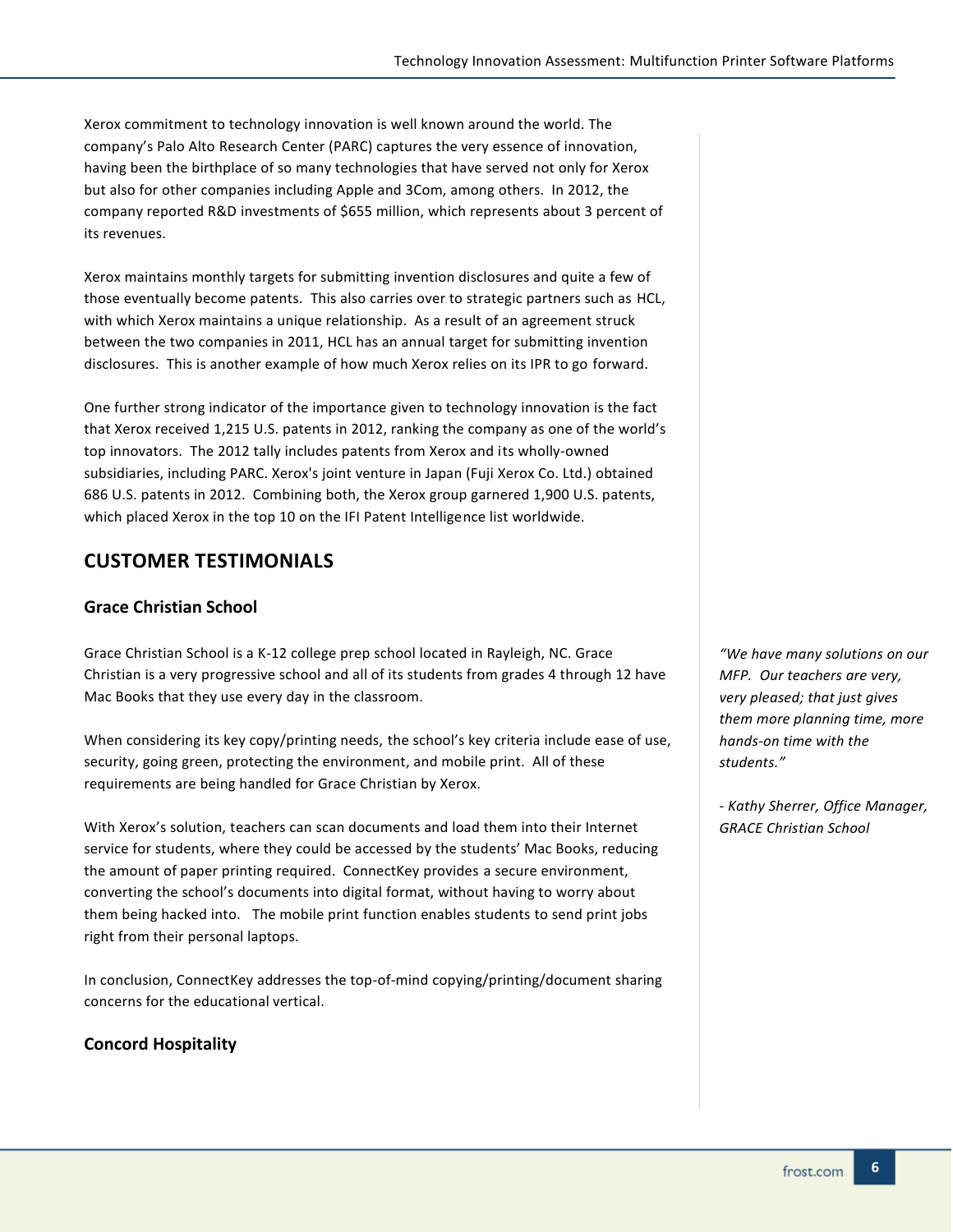Concord Hospitality is a hotel and management company that operates 80 hotels across the US and Canada. From an IT perspective, the company provides all of the back-office and administrative support to those hotels. ConnectKey offers Concord a more robust platform for scanning documentation, moving papers from paper to PDF format and TIFF images, scan directly into its SharePoint environment to help processes go a lot smoother and speedier, and provide end-users with a common experience.

A ConnectKey feature that is very important to Concord Hospitality is the remote control panel, which will allow the company to remotely control the user interface, thereby easing the troubleshooting of problems with the end-users. Another compelling differentiator is the security of MFPs running on the ConnectKey environment, which will secure printing and photocopying hardware, something which was not so easily secured in the past.

Last but not least, mobile printing is a great enhancement which will spearhead the adoption of mobility within the corporate office, with users being able to send an e-mail to the copier which will automatically print a copy whenever the user shows up at the office.

The chief benefit of ConnectKey is that it empowers Concord Hospitality associates to improve their productivity, spending less time in back-office tasks and more time in enhancing their guests' experience, which is a key differentiator for the company's properties.

## <span id="page-6-0"></span>**CONCLUSIONS**

Xerox is an R&D leader, committing significant human and capital resources in order to support the development of new products, as attested by its "Top 10" global ranking in patents in 2012. The company has an established innovation process that is run by the company's own CTO Office. Xerox maintains an internal web site with quarterly targets for invention disclosures; every invention disclosure gets a quality rating (a rating of 3 represents an idea pretty close to being "patent material", with very good chances of being submitted to the US Patent Office).

ConnectKey represents a big step forward in the quest for better document workflow within an enterprise or SMB. The novel idea to leverage that as a platform for third party application development and the fostering of a larger ecosystem should make this a mainstay at Xerox for years to come. Xerox has demonstrated its commitment to deliver customer value by tackling a key industry pain point and establishing partnerships with vendors specializing in other areas such as security and energy management.

The company's ability to innovate, leverage ConnectKey as a platform for third party application development, and to create a partner ecosystem are among the key attributes leading to Xerox receiving the 2013 Excellence in Technology Innovation Award from Frost & Sullivan.

*"One of the main benefits of Xerox is that they can make processes more efficient. Our goal is always to minimize the amount of activity that our associates have to spend in the back office and free them up to be more guest facing."*

*- Brian Cornell, CIO Concord Hospitality*